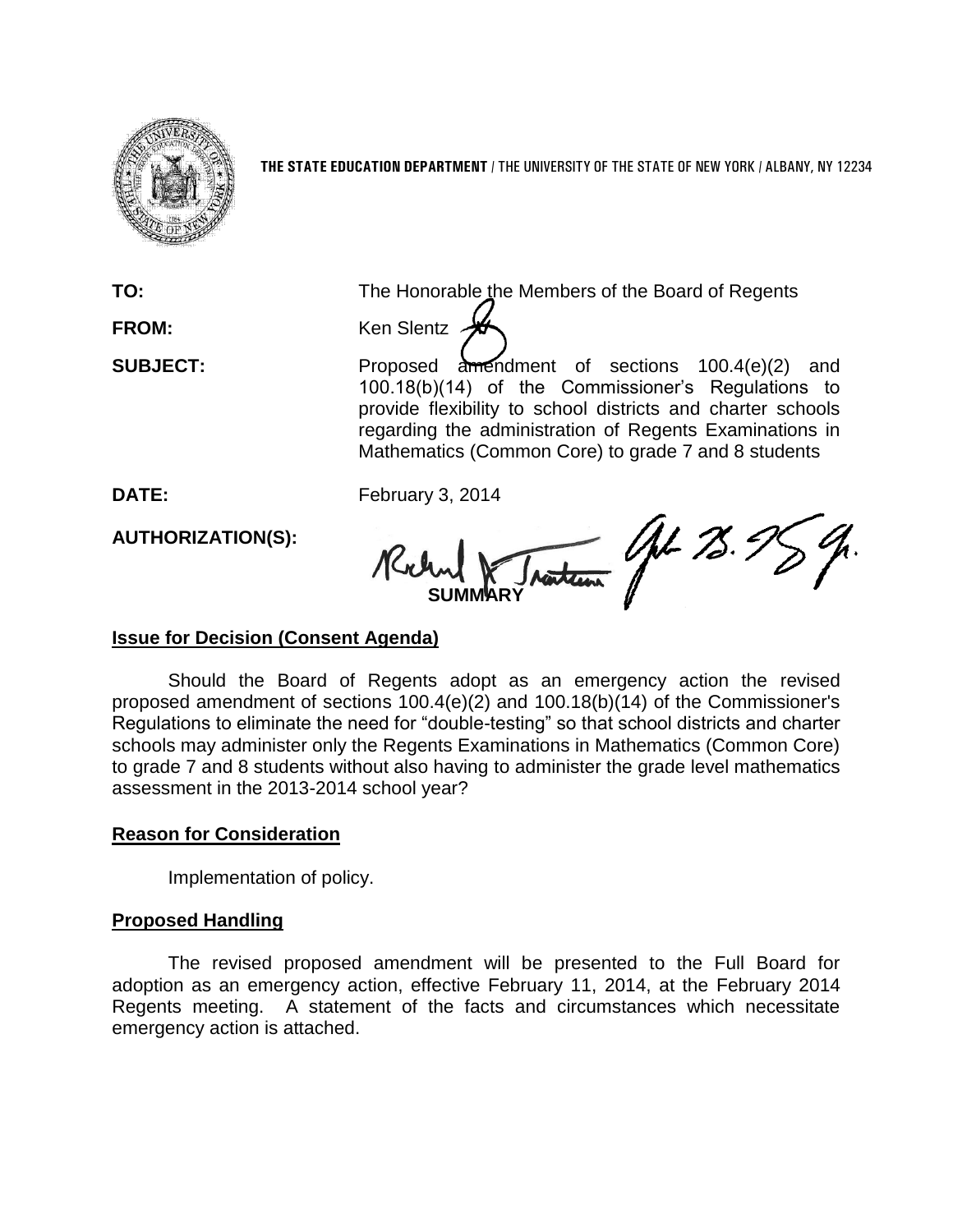## **Procedural History**

At the January 2014 Regents meeting, the proposed amendment to section 100.18(b)(14) was discussed by the P-12 Education Committee and adopted by the Full Board as an emergency rule, effective January 14, 2014. A Notice of Emergency Adoption and Proposed Rule Making was published in the State Register on January 29, 2014.

Since its January adoption, the proposed amendment has been revised to make a technical, conforming change. Specifically, Commissioner's Regulation section 100.4(e)(2), which requires mathematics assessments to be administered in grades 7 and 8 beginning with the 2005-2006 school year, has been amended to provide that for the 2013-2014 school year, students who attend grade seven or eight may take a Regents examination in mathematics in lieu of or in addition to the Grade 7 or 8 mathematics assessment, in accordance with section 100.18(b)(14) of this Part. This amendment is necessary in order to make section 100.4(e)(2) consistent with the January amendment of section 100.18(b)(14).

A copy of the revised proposed amendment is attached. Supporting materials are available upon request from the Secretary to the Board of Regents.

### **Background Information**

At the October 2013 meeting, the Board of Regents directed the State Education Department (SED or "the Department") to submit a request to the United States Department of Education (USDE) to waive provisions of the federal Elementary and Secondary Education Act (ESEA) [Sections 1111(b)(1)(B) and 1111(b)(3)(C)(i)] that require states to measure the achievement of standards in mathematics using the same assessments for all students.

On December 20, 2013, USDE granted SED a one-year waiver (for the 2013- 2014 school year) from ESEA §§1111(b)(1)(B) and 1111(b)(3)(C)(i) so that the Department may use, with respect to a student who is not yet enrolled in high school but who takes mathematics coursework and the corresponding Algebra I or Geometry Regents Examination in grade 7 or 8, the student's score on that assessment for federal accountability purposes for the grade in which the student is enrolled. However, the result on the Regents Examination in Algebra I (Common Core) or Geometry taken in grade 7 or 8 will not count towards the participation rate or the Performance Index in mathematics for the high school in which they later enroll. The proposed amendment will conform existing regulations with the newly-granted waiver.

Currently, seventh and eighth grade students who are receiving instruction in Algebra I and who take the Regents Examination in Algebra I (Common Core) are also required to take the NYS Common Core Mathematics Test for the grade in which they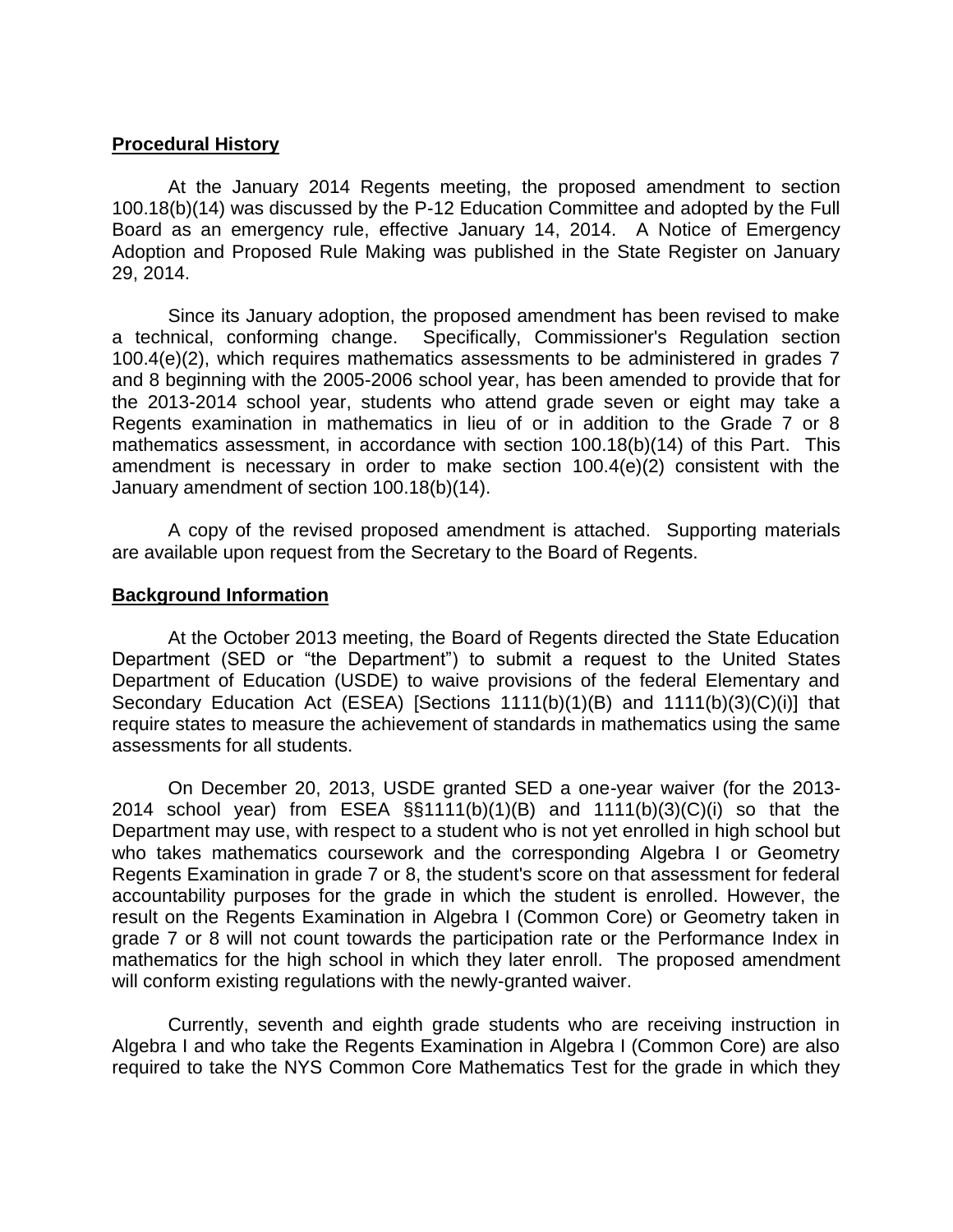are enrolled. The same requirement also applies to students who are receiving instruction in Geometry and who take the Regents Examination in Geometry.

Based on the waiver, the proposed amendment to 8 NYCRR §§ 100.4(e)(2) and 100.18(b)(14) will permit Local Educational Agencies (LEAs) to administer only the Regents Examination in Algebra I (Common Core) to these students during the 2013- 2014 school year, thus eliminating the need for "double-testing" in grades 7 and 8. This provision also applies to students in grades 7 and 8 who receive instruction in Geometry and who take the Regents Examination in Geometry. The waiver serves to relieve students, teachers, and schools from having to prepare students in seventh and eighth grade who are receiving instruction in Algebra I or Geometry for multiple end-of-year assessments. The memo that was sent to the field regarding "double testing" can be found at: the contract of the contract of the contract of the contract of the contract of the contract of the contract of the contract of the contract of the contract of the contract of the contract of the contract of the

[http://www.p12.nysed.gov/accountability/waivers/documents/DoubleTestingFieldMemo1](http://www.p12.nysed.gov/accountability/waivers/documents/DoubleTestingFieldMemo11-25-13_1.pdf) [1-25-13\\_1.pdf](http://www.p12.nysed.gov/accountability/waivers/documents/DoubleTestingFieldMemo11-25-13_1.pdf)

The proposed amendment also reflects the way in which student results will be used for institutional accountability purposes under the waiver:

- If a district opts to have accelerated students take the NYS Grade 7 or 8 Common Core Mathematics Test in addition to one or both Regents Examinations in Algebra, the results from the NYS Grade 7 or 8 Common Core Mathematics Test will be used for institutional accountability purposes rather than the results from a Regents Examination in mathematics. Students who take the Regents Examination in Algebra I (Common Core) in grade 7 or 8 will be counted as participants when determining the participation rate in mathematics for the school they attend in grade 7 or 8. The result on the Regents Examination in Algebra I (Common Core) taken in grade 7 or 8 will not count towards the participation rate in mathematics for the high school in which they later enroll. The same rule would apply for any students who take the Regents Examination in Geometry in grade 7 or 8.
- Results for students who take only the Regents Examination in Algebra I (Common Core) in grade 7 or 8 will be incorporated into the Performance Index for the school in which the student is enrolled. Grade 7 or 8 students who accelerate and obtain, at a minimum, the score on the Regents Examination in Algebra I (Common Core) necessary to meet Regents Diploma requirements will, for the purposes of calculating a school's or a district's Performance Index, be counted at the "full credit" level. Grade 7 or 8 students who do not obtain scores on the Regents Examination in Algebra I (Common Core) necessary to meet Regents Diploma requirements will earn the school or district "no credit" for the student's performance. The same rule will apply to seventh and eighth grade students who take another Regents Examination in mathematics (e.g., Geometry).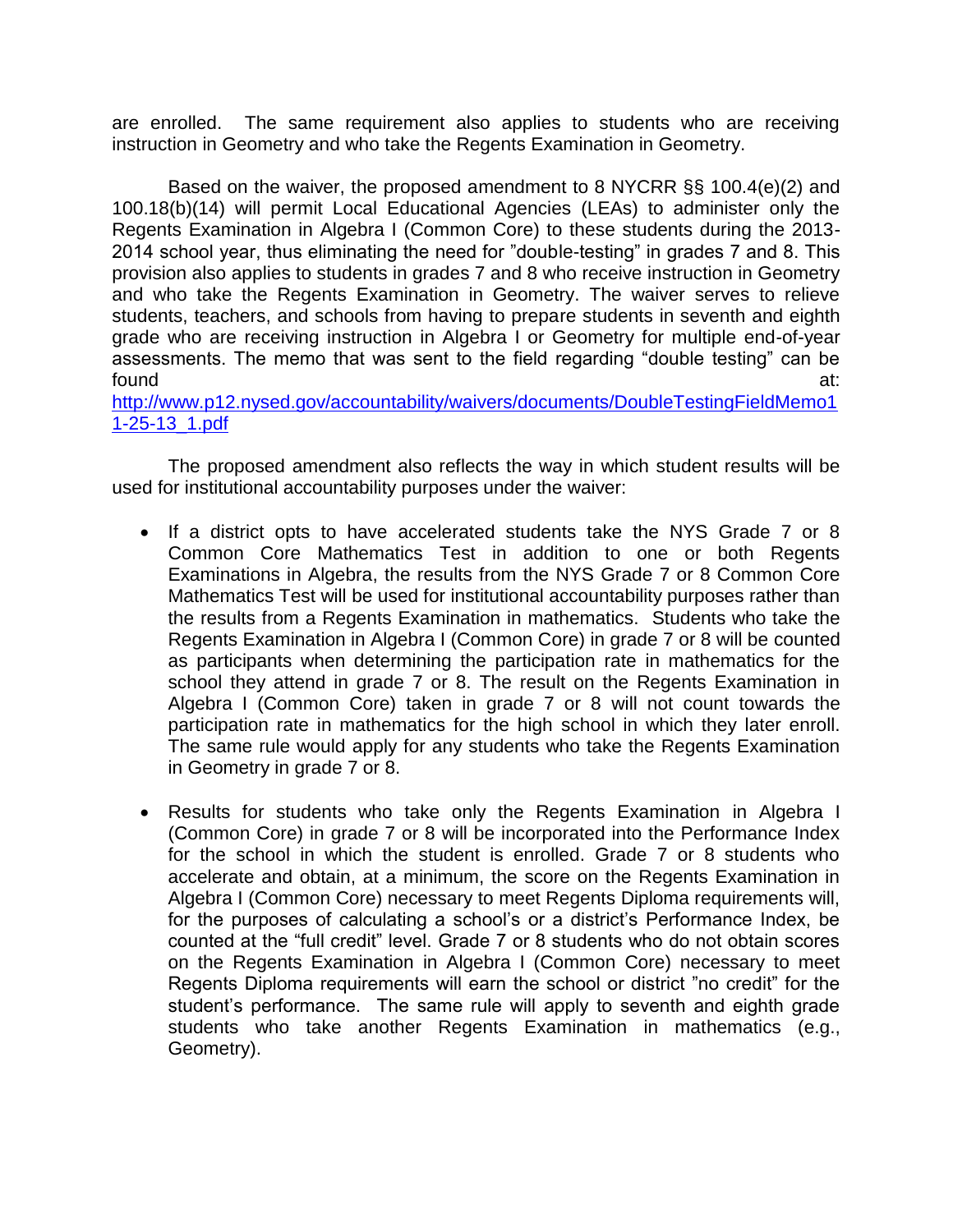The waiver and proposed regulatory amendments pertain to institutional accountability requirements, not to the requirements that individual students must meet in order to graduate from high school. The waiver does not change (i.e., the waiver neither increases nor decreases) the requirements students must currently meet in order to obtain a diploma. However, for institutional accountability, high schools will only get credit in the Performance Index for Regents exams or their equivalents that are taken after a student first enters ninth grade, even if students have taken Regents exams in math or their equivalents in grade 7 or 8.

### **Recommendation**

Staff recommends that the Board of Regents take the following action:

VOTED: That the emergency rule amending paragraph (14) of subdivision (b) of section 100.18 of the Regulations of the Commissioner, which was adopted at the January 13-14, 2014 meeting of the Board of Regents, is repealed, effective February 11, 2014, and it is further

VOTED: That paragraph (2) of subdivision (e) of section 100.4 and paragraph (14) of subdivision (b) of section 100.18 of the Regulations of the Commissioner of Education be amended as submitted, effective February 11, 2014, as an emergency action upon a finding by the Board of Regents that such action is necessary for the preservation of the general welfare in order to immediately adopt the revised proposed amendment and thereby ensure that LEAs are given sufficient notice to implement the USDE waiver regarding the administration of Regents Examinations in Algebra I (Common Core) and Geometry to grade 7 and 8 students for the 2013-14 school year.

#### **Timetable for Implementation**

The proposed amendment was adopted as an emergency rule at the January 2014 Regents meeting, effective January 14, 2014. If action is taken by the Regents at the February 2014 Regents meeting, the January emergency rule will be repealed, and the revised emergency rule will become effective, on February 11, 2014 for a 60-day period.

It is anticipated that the proposed amendment will be presented for permanent adoption at the April 2014 Regents meeting, after publication of a Notice of Emergency Adoption and Revised Rule Making in the State Register on February 26, 2014 and expiration of the 30-day public comment period prescribed in the State Administrative Procedure Act for revised rule makings. In addition, another emergency adoption will be necessary at the March 2014 Regents meeting in order to keep the emergency rule continuously in effect until the effective date of its adoption as a permanent rule at the April meeting.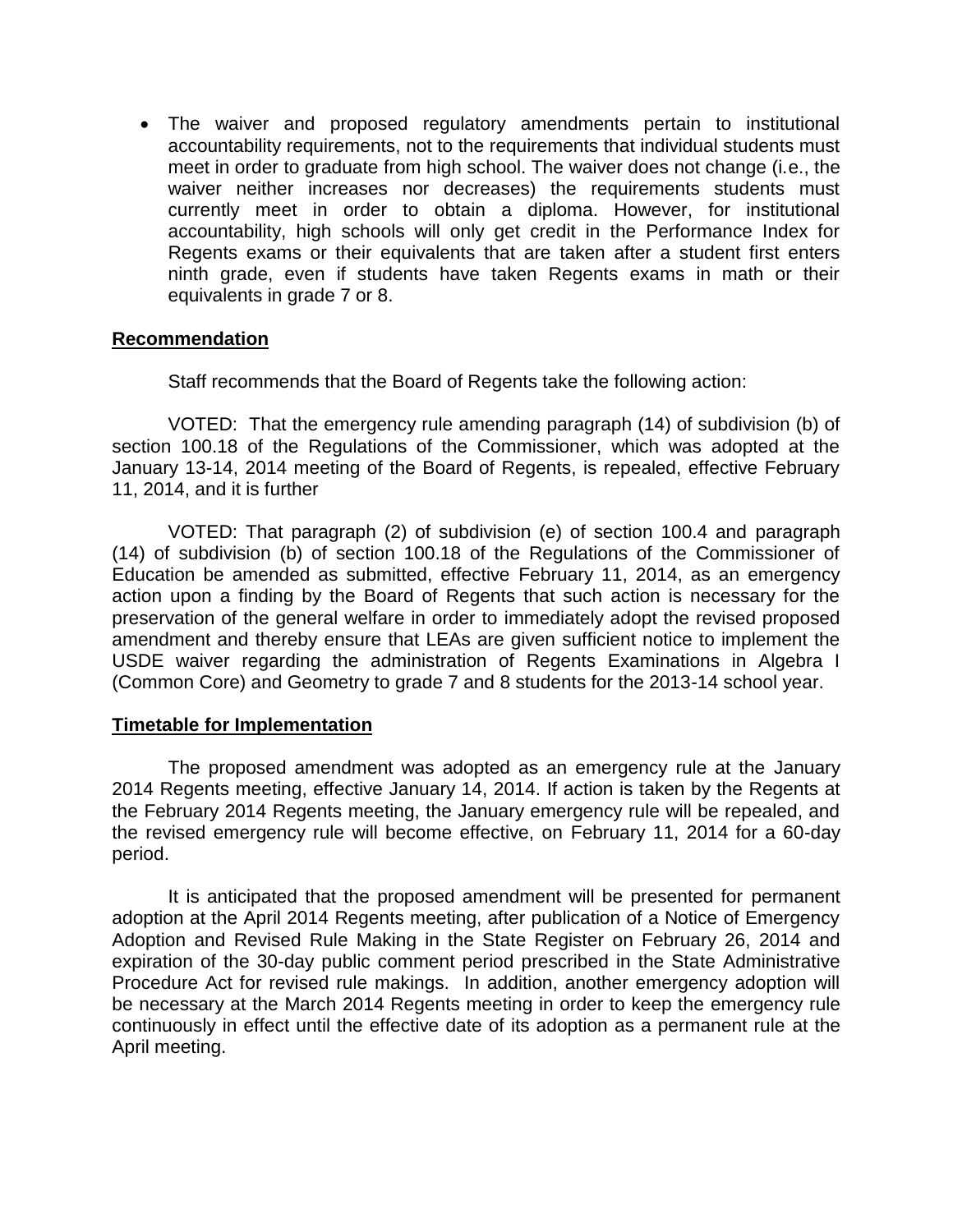AMENDMENT OF THE REGULATIONS OF THE COMMISSIONER OF EDUCATION

Pursuant to Education Law sections 101, 207, 208, 209, 210, 215, 305, 308, 309, 3204 and 3713

1. The emergency rule amending paragraph (14) of subdivision (b) of section 100.18 of the Regulations of the Commissioner of Education, which was adopted at the January 13-14, 2014 meeting of the Board of Regents, is repealed, effective February 11, 2014.

2. Paragraph (2) of subdivision (e) of section 100.4 of the Regulations of the Commissioner of Education is amended, effective February 11, 2014, as follows:

(2) Beginning with the 1998-99 school year, the mathematics intermediate assessment shall be administered in grade eight. Beginning with the 2005-2006 school year, mathematics assessments shall be administered in grades seven and eight, provided that, for the 2013-2014 school year, students who attend grade seven or eight may take a Regents examination in mathematics in lieu of or in addition to the grade 7 or 8 mathematics assessment, in accordance with section 100.18(b)(14) of this Part.

3. Paragraph (14) of subdivision (b) of section 100.18 of the Regulations of the Commissioner of Education is amended, effective February 11, 2014, as follows:

(14) Performance levels shall mean:

(i) for elementary and middle grades:

(a) level 1 (well below proficient)

(1) not on track to be proficient: a score of level 1 on State assessments in English language arts and mathematics provided that using the student's three-year percentile growth targets as established by the commissioner, the student's growth percentile does not meet or exceed his or her growth percentile target; or the student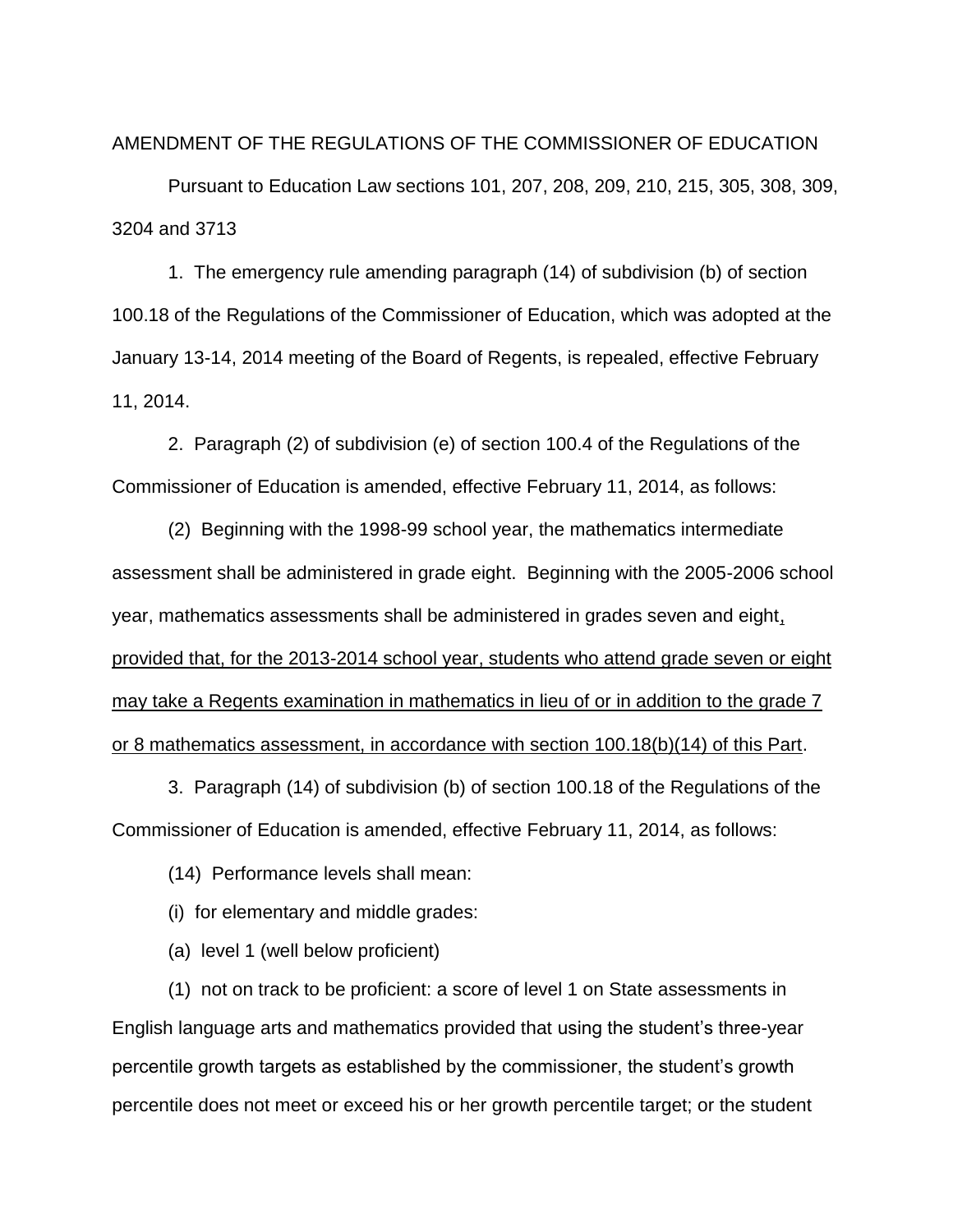does not have a growth percentile target; or a score of level 1 on a State alternate assessment; or a score of 64 or less, or a comparable score as approved by the Board of Regents, on a Regents examination in mathematics for a student in grade 7 or grade 8.

(2) on track to be proficient: a score of level 1 on State assessments in English language arts and mathematics, provided that using the student's three-year percentile growth targets as established by the commissioner, the student's growth percentile meets or exceeds his or her growth percentile target;

(3) for science: a score of level 1 on State assessments in science or other State assessments, or a score of level 1 on a State alternate assessment;

(b) level 2 (below proficient)

(1) not on track to be proficient: a score of level 2 on State assessments in English language arts and mathematics provided that using the student's three-year percentile growth targets as established by the commissioner, the student's growth percentile does not meet or exceed his or her growth percentile target; or the student does not have a growth percentile target; or a score of level 2 on a State alternate assessment;

(2) on track to be proficient: a score of level 2 on State assessments in English language arts and mathematics, provided that using the student's three-year percentile growth targets as established by the commissioner, the student's growth percentile meets or exceeds his or her growth percentile target;

(3) for science: a score of level 2 on State assessments in science or other State assessments, or a score of level 2 on a State alternate assessment;

(c) level 3 (proficient)

(1) a score of level 3 on State assessments in English language arts, mathematics and science or a score of level 3 on a State alternate assessment;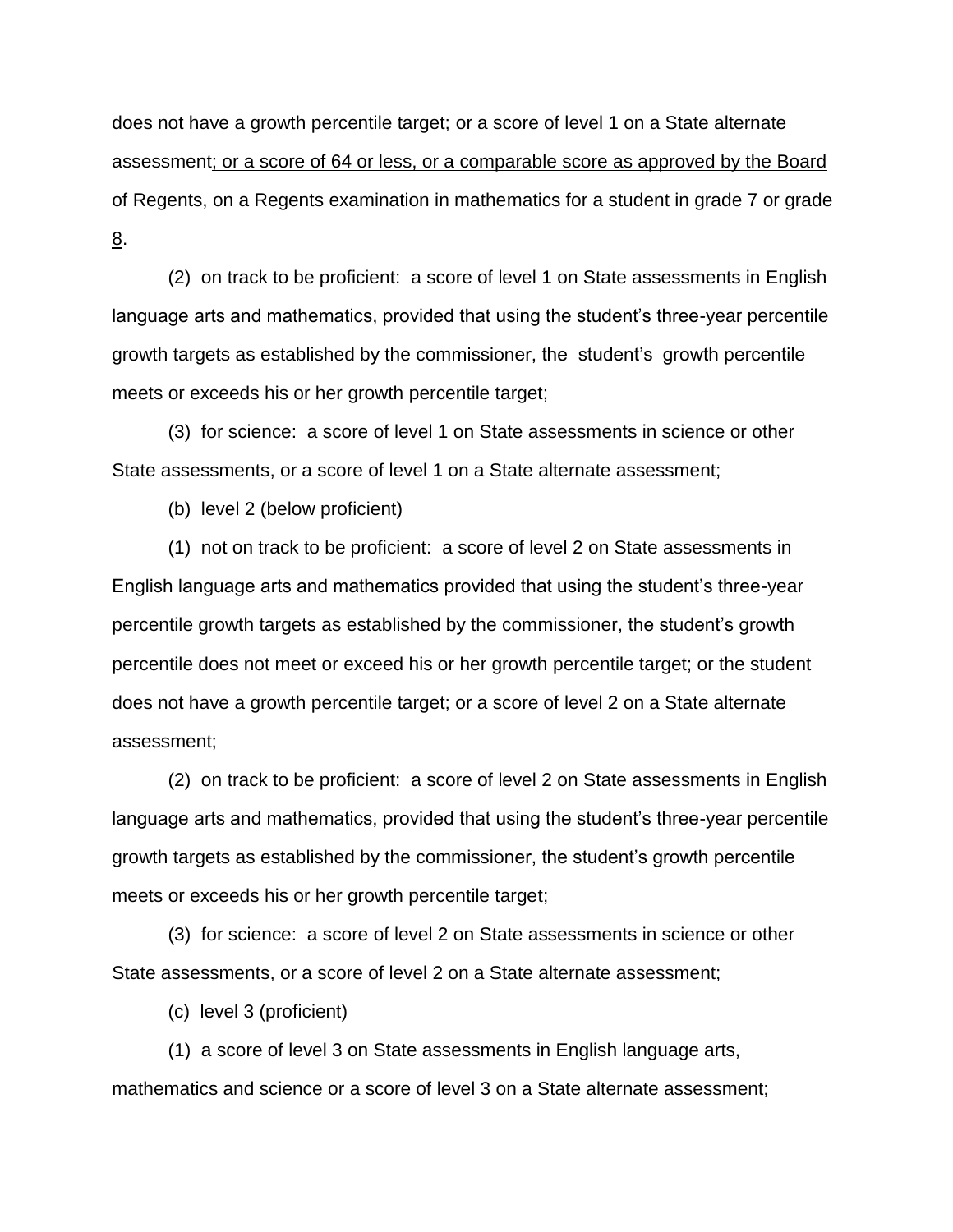(2) a score of 65 or higher, or a comparable score as approved by the Board of Regents, on a Regents Examination in science or mathematics for students in grade seven or eight pursuant to subdivision 100.4(d) of this Part;

(d) level 4 (excels in standards): a score of level 4 on State assessments in English language arts, mathematics and science or a score of level 4 on a State alternate assessment;

(ii) for high school:

(a) level 1 (well below proficient)

(1) a score of 64 or less on the Regents comprehensive examination in English or a Regents mathematics examination;

(2) a failing score on a State-approved alternative examination for those Regents examinations.

(3) a score of level 1 on a State alternate assessment;

(4) a cohort member who has not been tested on the Regents comprehensive examination in English or a Regents mathematics examination or State-approved alternative examination for these Regents examinations;

(b) level 2 (below proficient)

(1) a score between 65 and 74 on the Regents comprehensive examination in

English or between 65 and 79 on a Regents examination in mathematics.

(2) a score of level 2 on a State alternate assessment;

(c) level 3 (proficient)

(1) a score between 75 and 89 on the Regents comprehensive examination in

English or between 80 and 89 on a Regents examination in mathematics; or [passes] a

passing score on a State-approved alternative to those Regents examinations;

(2) a score of level 3 on a State alternate assessment;

(d) level 4 (excels in standards)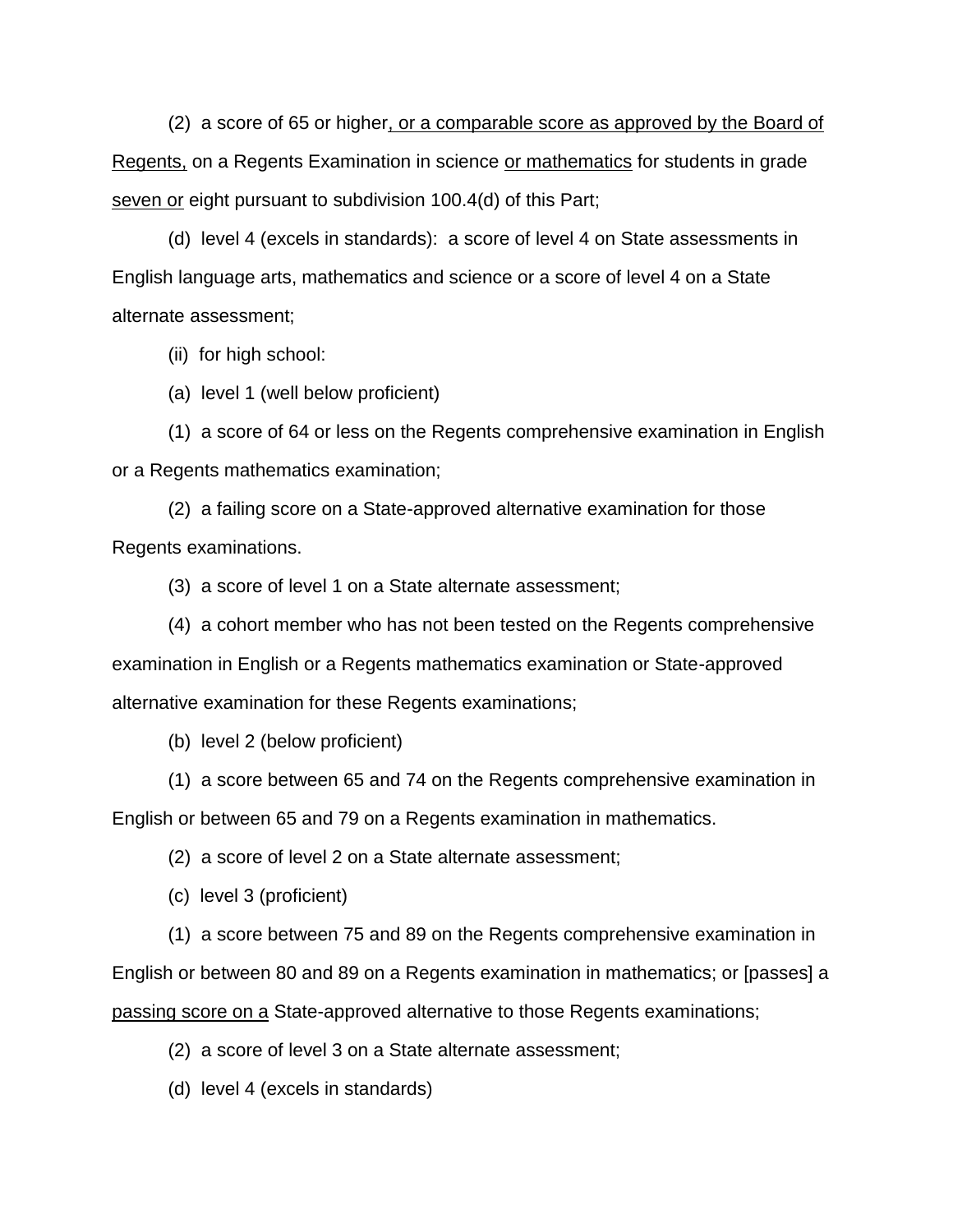(1) a score of 90 or higher on the Regents comprehensive examination in English or a Regents mathematics examination;

(2) a score of level 4 on a State alternate assessment;

(iii) Notwithstanding the provisions of this section:

(a) For students who attend grade 7 or 8 and take a Regents examination in mathematics in the 2013-2014 school year, but do not take the Grade 7 or 8 Mathematics Assessment, participation and accountability determinations for the school in which the student attends grade 7 or 8 shall be based upon such student's performance on the Regents examination in mathematics. Participation and accountability determinations for the high school in which such student later enrolls shall be based upon such student's performance on mathematics assessments taken after the student first enters grade 9. For such students, a score of 65 or above, or a comparable score as approved by the Board of Regents, on a Regents Examination in mathematics taken in grade 9 or thereafter will be credited as level 3 for purposes of calculating the High School Performance Index.

(b) For students who attend grade 7 or 8 and who take both the Grade 7 or 8 Mathematics Assessment and a Regents Examination in mathematics during the 2013- 2014 school year, participation and accountability determinations for the school such students attend in grade 7 or 8 shall be based upon the student's performance on the Grade 7 or 8 Mathematics Assessment.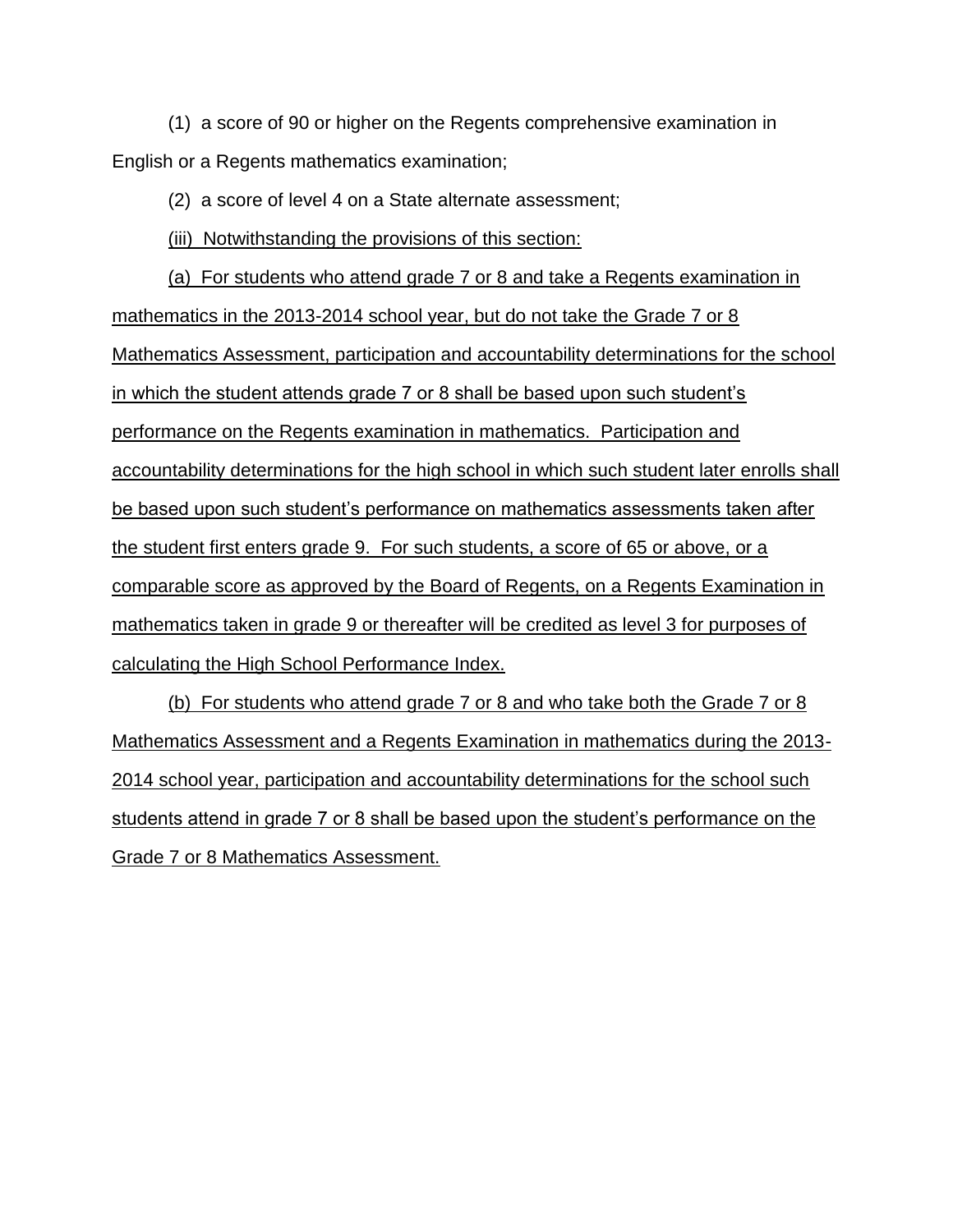#### **8 NYCRR §§ 100.4 &100.18**

# STATEMENT OF FACTS AND CIRCUMSTANCES WHICH NECESSITATE EMERGENCY ACTION

On December 20, 2013, the United States Department of Education (USDE) granted the State Education Department a one-year waiver (for the 2013-2014 school year) from Elementary and Secondary Education Act (ESEA) §§1111(b)(1)(B) and  $1111(b)(3)(C)(i)$  so that the Department may use, with respect to a student who is not yet enrolled in high school but who takes mathematics coursework and the corresponding Algebra I or Geometry Regents Examination in grade 7 or 8, the student's score on that assessment for federal accountability purposes for the grade in which the student is enrolled. However, the result on the Regents Examination in Algebra I (Common Core) or Geometry taken in grade 7 or 8 will not count towards the participation rate or the Performance Index in mathematics for the high school in which they later enroll.

The proposed amendment of section 100.18(b)(14) of the Commissioner's Regulations, which conforms existing regulations with the newly-granted waiver, was adopted as an emergency rule at the January 13-14, 2014 Regents meeting, effective January 14, 2014. Since its January adoption, the proposed amendment has been revised to make a technical, conforming change. Specifically, Commissioner's Regulation section 100.4(e)(2), which requires mathematics assessments to be administered in grades 7 and 8 beginning with the 2005-2006 school year, has been amended to provide that for the 2013-2014 school year, students who attend grade seven or eight may take a Regents examination in mathematics in lieu of or in addition